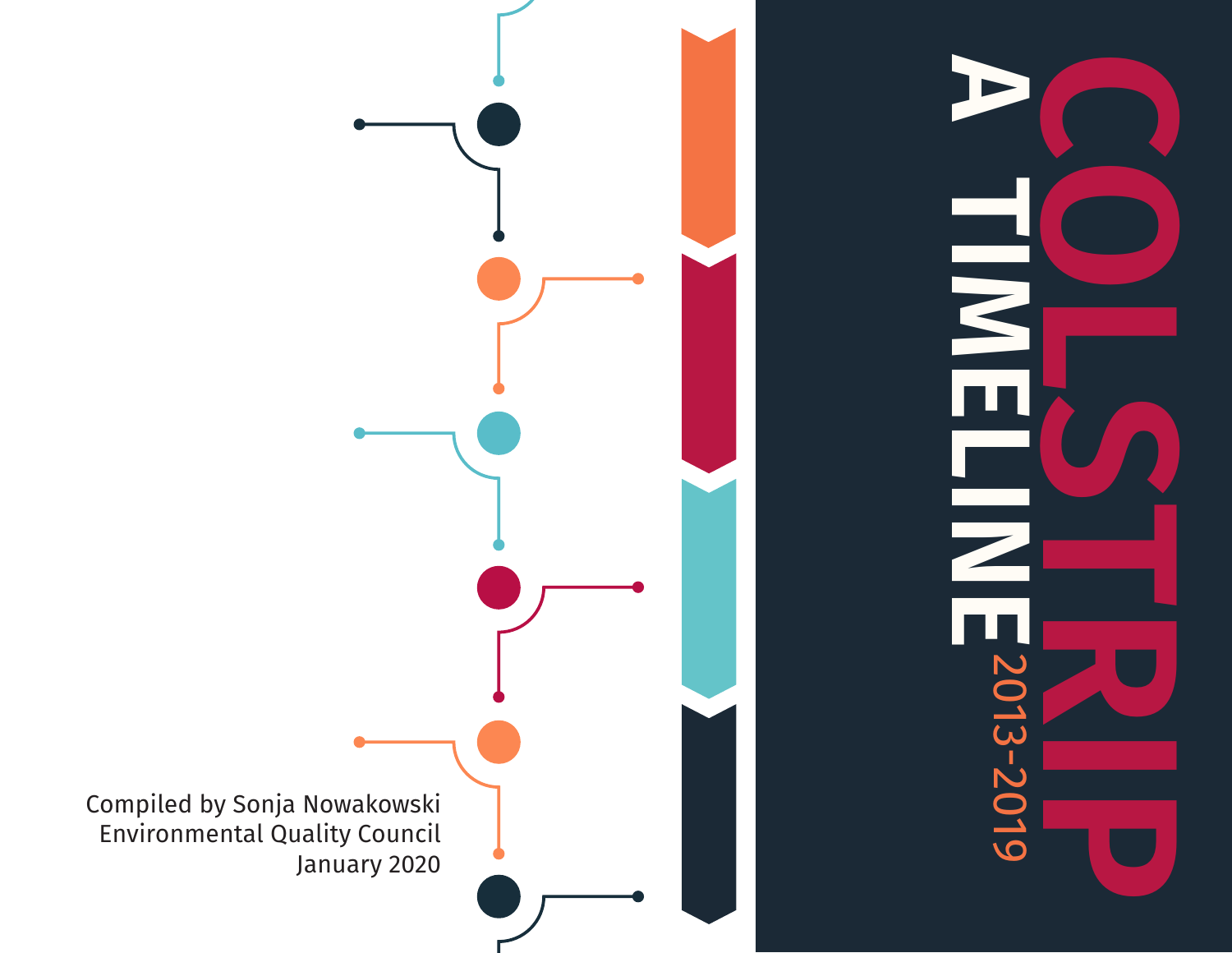

The Sierra Club and the Montana Environmental Information Center file a federal lawsuit against the owners of the Colstrip power plant seeking additional air pollution controls and penalties for alleged violations under the Clean Air Act.

Colstrip Unit 4 is idled for six months because of a core malfunction. Colstrip owners purchase power on the open market to cover energy needs, later filing with various utility commissions to recover costs.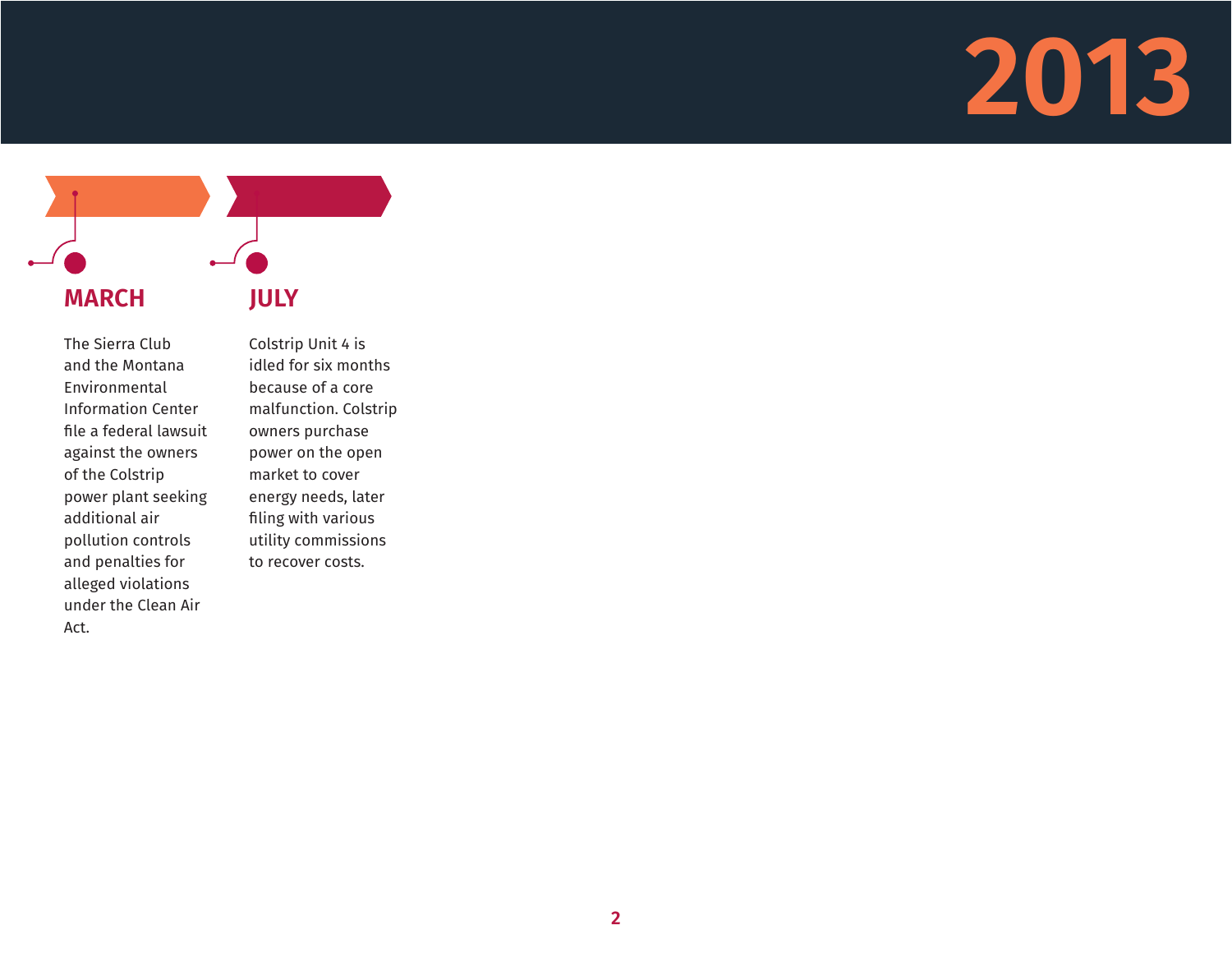**JANUARY**

SB 5874 and HB 2002 are introduced in the Washington Legislature, proposing a framework to make it easier for Washington electric utilities to close coal plants. The bill promotes the retirement of coal-fired electric generation facilities by guaranteeing utilities recovery of stranded costs in consumer rates and other costs associated with the retirement.

#### **MARCH**

The Montana Public Service Commission (PSC) and Montana Governor Steve Bullock send letters to the Washington Legislature, raising concerns about the proposed legislation.

SB 402 is introduced in the Montana Legislature proposing a "Montana Energy Accountability Act," requiring notification of closure of coal-fired power plants, payment of impact fees, and establishment of a coal-fired generation council.

#### **APRIL**

SB 5874 fails in the Washington Legislature, after the body adjourns. The same proposal, with multiple amendments, is reintroduced during the next three special sessions. The measures fail.

SB 402, heavily amended, dies on third reading in the Montana House on a 49-49 vote.

#### **JUNE**

PPL Corp. of Pennsylvania spins off subsidiary PPL Montana, allowing for the acquisition of Colstrip assets by Talen Energy Corp.

#### **JULY**

The Washington Utilities and **Transportation** Commission (WUTC) opens an investigation to examine the costs of decommissioning Colstrip. The WUTC reviews the costs of remediation, expenditures related to plant retirement, and funds currently held by utilities for decommissioning the affected coal facilities.

#### **OCTOBER**

Based on the invitation of the Washington State Senate Energy, Environment and Telecommunications Committee, members of the Montana Legislature's Energy and Telecommunications Interim Committee (ETIC) and Environmental Quality Council (EQC), as well as the Governor's Office and Montana Public Service Commission, attend a work session in Spokane, Washington, to discuss Colstrip.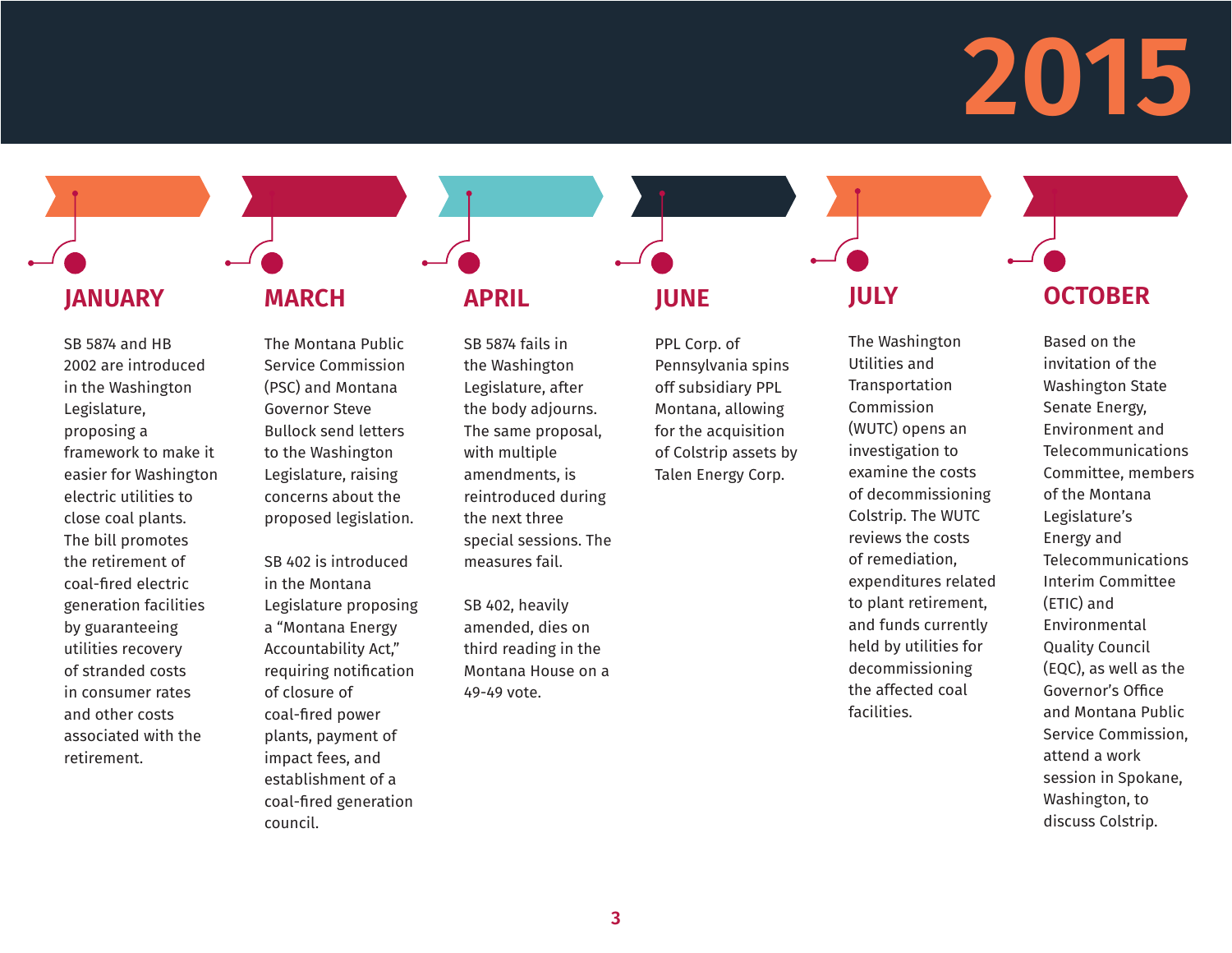# **JANUARY**

SB 6248 and HB 2525 are introduced in the Washington Legislature, proposing establishment of the Washington State eligible coal unit risk mitigation act. The bill authorizes an electrical company to file a petition with the WUTC for approval of closure plans.

Members of the ETIC and EQC travel to Olympia to provide opposition testimony and request further input from Montana on the proposed legislation. Governor Steve Bullock writes to the Washington House and Senate asking the committees to consider deferring passage of the bill until the next legislative session, so that Montana and Washington can further review the matter.

In Oregon, HB 4036 and later SB 1547 are introduced. The bills move Oregon off coal-fired generation and double Oregon's renewable energy generation under the Renewable Portfolio Standard. Under the legislation, electricity provided to customers of PacifiCorp and Portland General Electric (PGE) would be coal-free by 2030, except for a small amount from PGE's ownership of Colstrip, which would be out of the Oregon mix no later than 2035. SB 1547 is enacted before the close of Oregon's session.



The WUTC issues its findings from the 2015 investigation and recommends that Puget Sound Energy (PSE) include the costs of closing its two older coal-fired electric generating plants in Colstrip in its next general rate case. The WUTC finds that current rates are insufficient to recover the costs of retiring the plant and conducting required remediation. PSE projects that costs of closure for Units 1 and 2 will range from \$65 to \$100 million and are expected to increase the longer the plant continues to operate.



The Montana PSC votes to disallow costs related to the 2013 outage of Colstrip Unit 4 to be passed on to NorthWestern Energy's customers. The decision means that NWE owes customers about \$8.2 million in imprudently incurred costs. Other Colstrip owners are granted some relief by their respective commissions.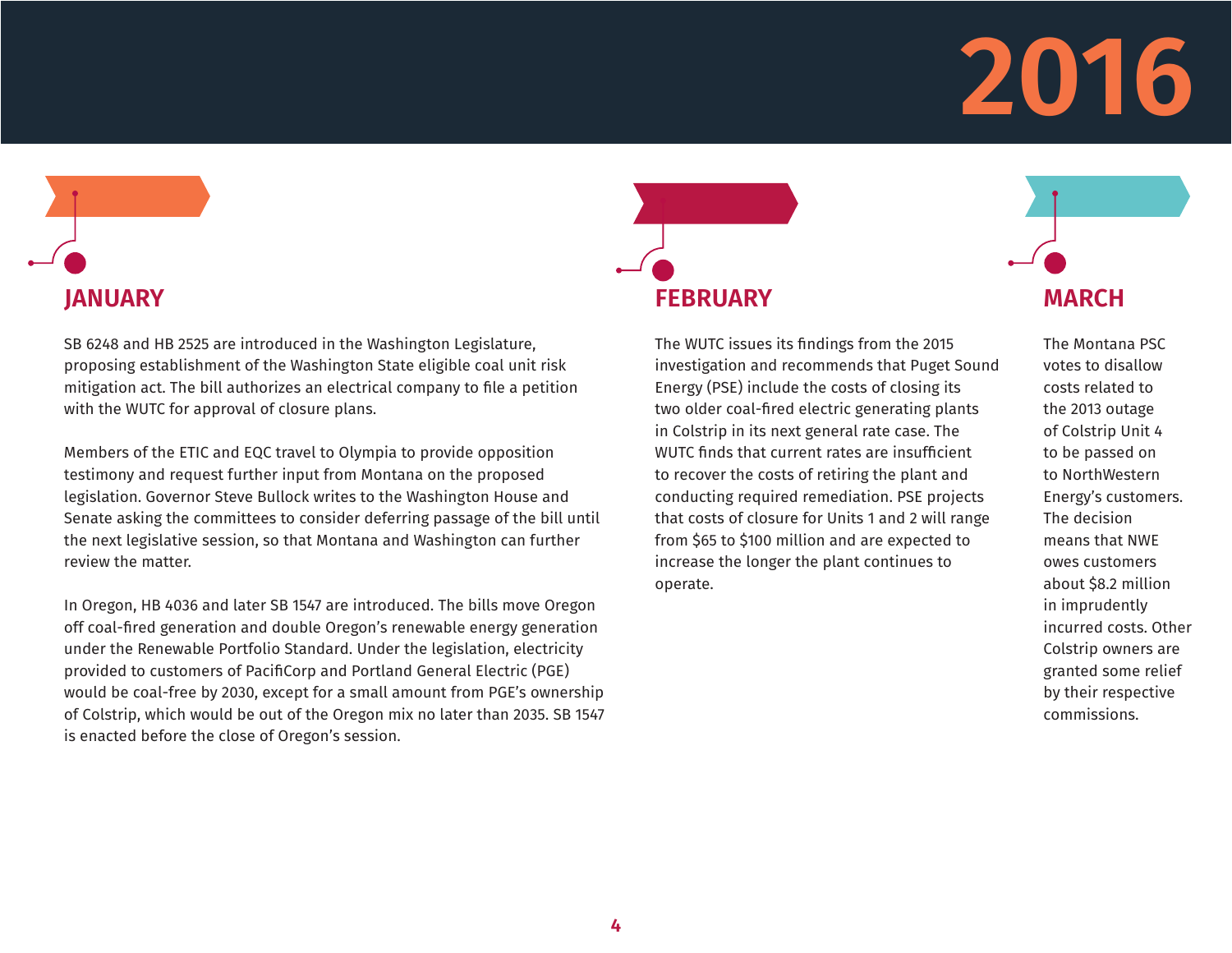### **APRIL**

SB 6248 passes the Washington Legislature and becomes law. The bill authorizes PSE to create a fund to pay for the closure of Colstrip Units 1 and 2. In general, PSE can fund remediation and decommissioning using a regulatory liabilities account. PSE has a "liabilities account" from federal Department of the Treasury grants from hydro upgrade projects and from the federal renewable energy production tax credits earned from PSE wind projects. PSE, rather than credit these benefits back to Washington customers, would use the credits to pay for remediation costs related to Colstrip Units 1 and 2.

### **MAY**

Talen Energy Corp., operator of the Colstrip plant, announces that it plans to stop operating the plant by 2018, telling the other five owners to seek a new operator.

#### **JUNE**

Talen Energy Corp. announces it has entered into a merger agreement with affiliates of Riverstone Holdings LLC.

#### **JULY**

Talen Montana, PSE, Avista, PGE, NorthWestern Energy, and PacifiCorp (Colstrip's six owners) settle the federal lawsuit filed in 2013 by the Sierra Club and the Montana Environmental Information Center. The settlement includes a commitment to cease operation of Units 1 and 2 on or before July 1, 2022.

#### **NOVEMBER**

Washington Initiative 732 is proposed to levy a carbon tax in Washington. The measure proposes imposing a carbon emission tax on the sale or use of certain fossil fuels and fossil fuel-generated electricity, at \$15 per metric ton of carbon dioxide in 2017, and increasing gradually to \$100 per metric ton. The tax would apply to power imported from Colstrip. The initiative is rejected 59.3% to 40.7%.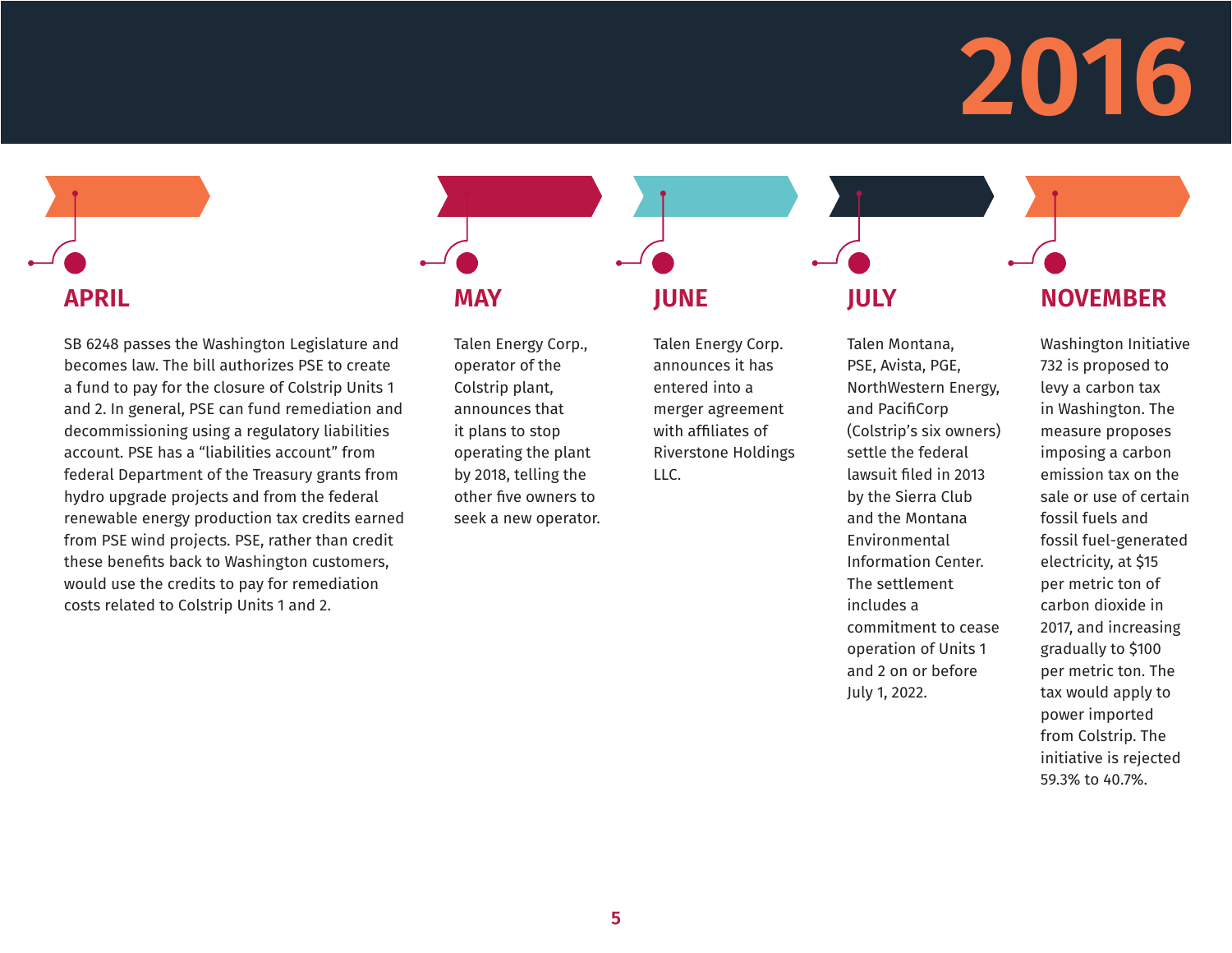# **JANUARY**

PSE files its electric general rate case before the WUTC, including Colstrip depreciation plans.

About a dozen bills are introduced in the Montana Legislature to address issues in Colstrip, ranging from proposed impact fees to bonding requirements. Five bills are passed and signed by the governor, including:

- HB 22: Appropriating money to the Department of Justice to participate in proceedings in Washington related to Colstrip.
- HB 585: Allowing the Board of Investments to make loans to an owner of a coal-fired plant from the Montana permanent coal tax trust for the operation and maintenance of a coal-fired unit.
- HB 647: Creating a coal-fired generating unit closure mitigation block grant.
- SB 140: Authorizing the Board of Investments to make loans to certain local governments from the Montana permanent coal tax trust fund for infrastructure.
- SB 339: Establishing the Coal-Fired Generating Unit Remediation Act.

### **AUGUST SEPTEMBER**

The state of Montana files testimony with the WUTC, asserting Montana's sole right in determining the shutdown and environmental cleanup costs PSE is liable for at Colstrip Units 1 and 2.

Talen Energy Corp. informs the Colstrip owners that it will continue to be the operator at Colstrip.

PSE, the WUTC, the Sierra Club, and other entities reach an agreement on most issues in PSE's general rate case. Under the settlement, Washington customers pay increased electric rates to help establish a financing mechanism for the decommissioning and remediation needed at Colstrip Units 1 and 2. The settlement also sets aside funding to pay for shut-down and cleanup costs for Units 3 and 4. PSE's depreciation schedule for Units 3 and 4 is accelerated from a period ending in 2045 to one ending in 2027. The settlement also provides \$10 million to help the community of Colstrip transition.

Avista begins filing with various utility commissions, including Washington and Montana, requesting approval of its merger with Hydro One Limited, a Canadian utility company, attempting to acquire Avista. Avista has only 32 customers in Montana but owns a 15% stake in Colstrip Units 3 and 4.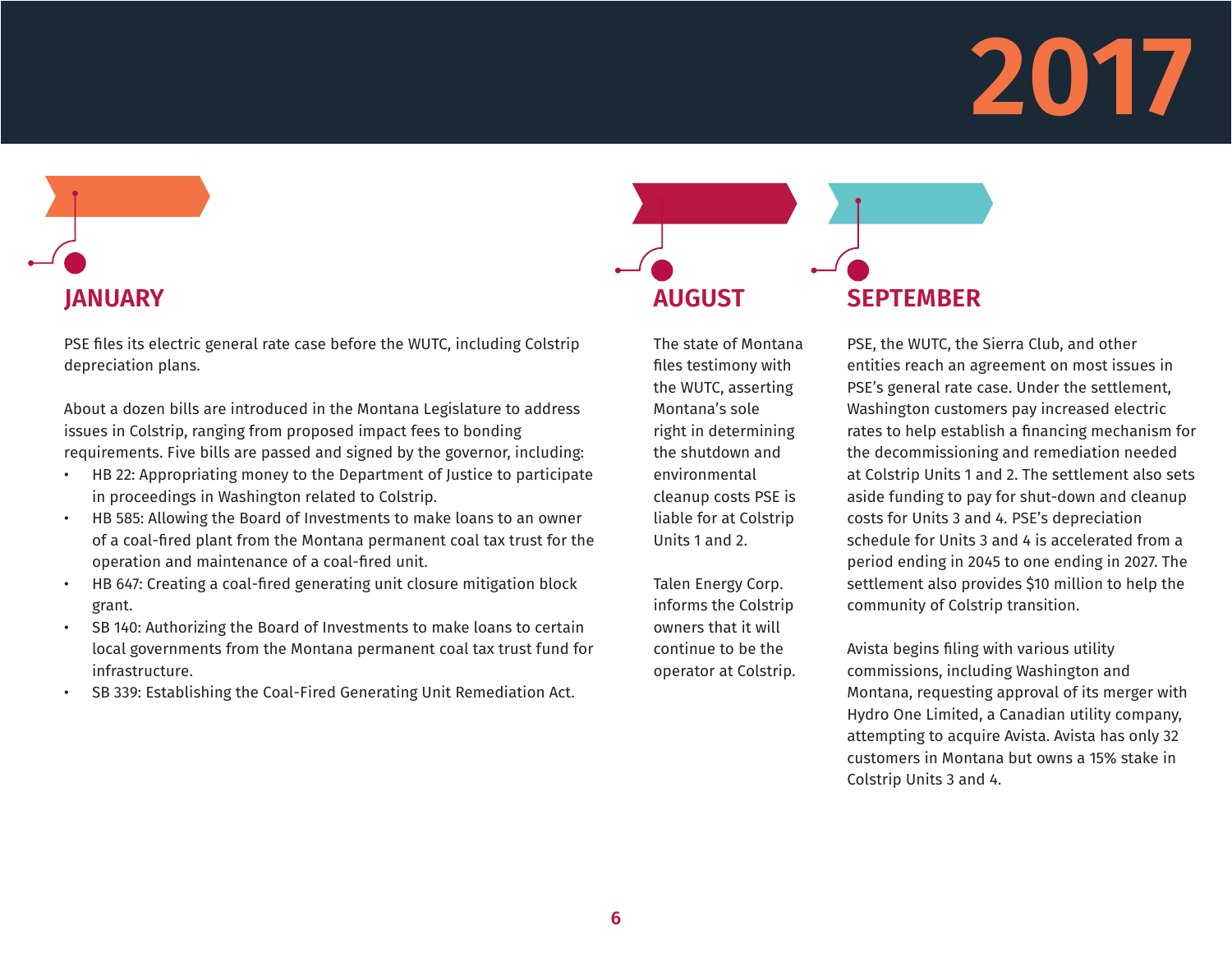### **JANUARY**

SB 6203 is introduced in the Washington Legislature. The bill proposes a carbon tax at \$12 per metric ton of carbon dioxide starting in 2019. The tax would increase over time with inflation. It would be levied on power imported from Colstrip, as well as other sources. Washington would start collecting revenue in the 2020 budget year, with \$726 million generated that year.

HB 4001 and SB 1507, two cap and trade bills, are introduced in the Oregon Legislature. The bills allow for regulation of emissions from imported power. Utilities would have allowances consigned to them for all their emissions, except for those attributed to Colstrip. Utilities could get allowances for Colstrip's emissions on a declining basis.

#### **FEBRUARY**

HB 2995 is introduced in the Washington Legislature. The bill would prohibit coal-fired electricity generation by 2030 and bar all fossil fuel power by 2045.

#### **MARCH**

The Washington Legislature adjourns without passing HB 2995 or SB 6203.

The Oregon Legislature adjourns without passing HB 4001 or SB 1507.

#### Avista and Hydro One Limited commit to dedicate \$4.5 million in community transition funding to Colstrip.

**MAY**

#### **JUNE**

Colstrip Units 3 and 4 are shut down because of deviations in air quality requirements. The units only operate intermittently until September, when operators can demonstrate Units 3 and 4 are in full compliance with air quality standards.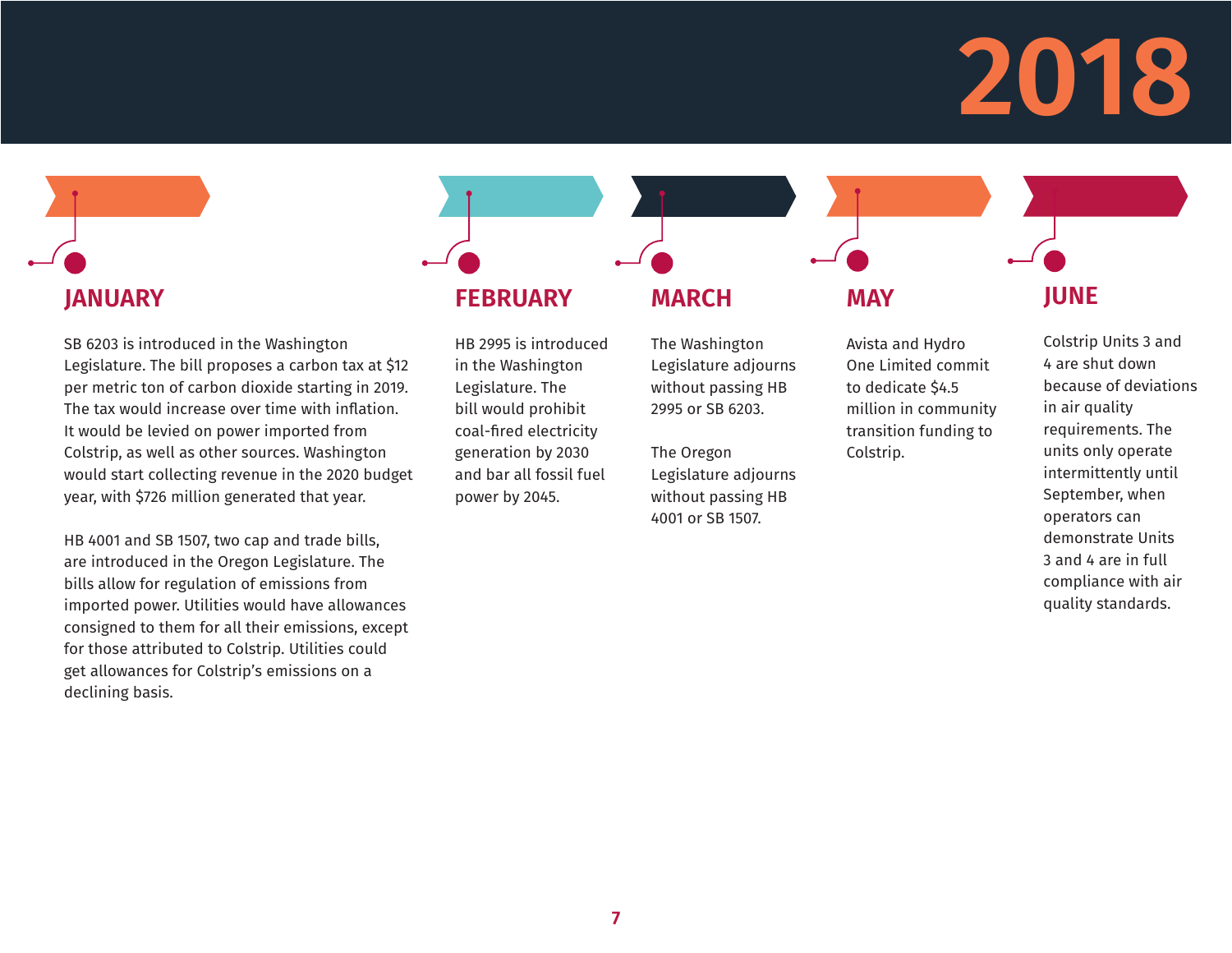# **JULY**

The Montana PSC approves the acquisition of Avista by Hydro One Limited. The PSC's resolution opts out of a 2027 depreciation schedule for ratemaking purposes and notes that the co-owners' agreement for Colstrip Units 3 and 4 does not allow for a unilateral end date.

Canadian elections signal a change for Hydro One Limited, which is partly government-owned. Settlements established by utility commission, including the commitment of \$4.5 million to Colstrip, remain unclear.

#### **SEPTEMBER**

Northwestern Energy (NWE) files its first full rate case in 10 years and asks the PSC to approve an increase for its electric rates. The company's ownership and depreciation schedule for its share of Colstrip Unit 4 becomes a flashpoint in the case. NWE maintains it will not depreciate out its share in Colstrip Unit 4 until 2042.

#### **OCTOBER**

Westmoreland files for bankruptcy. Westmoreland operates the 25,000 acre Rosebud coal mine, which is adjacent to the Colstrip plant and supplies almost all its production to Units 1-4.

Talen Montana files complaints in Montana state court against PPL Corp., aimed at recovering \$733 million of funds that Talen claims it is due to fund environmental remediation and employee benefits at Colstrip.

#### **NOVEMBER**

Washington Initiative 1631 is proposed to levy a carbon tax in Washington. The initiative includes a carbon emissions fee on large emitters of carbon, including electricity generated in or imported for use in the state. The fee is \$15 per metric ton of carbon beginning in 2020, and increases by \$2 per metric ton each year until the state's greenhouse gas reduction goals of 2035 are met and its 2050 goals are on track. The initiative is rejected 56.56% to 43.44%.

#### **DECEMBER**

PPL Corp. files complaints in Delaware District Court asserting that any shortage in money needed for environmental cleanup or pensions at Colstrip is caused by Talen's mismanagement.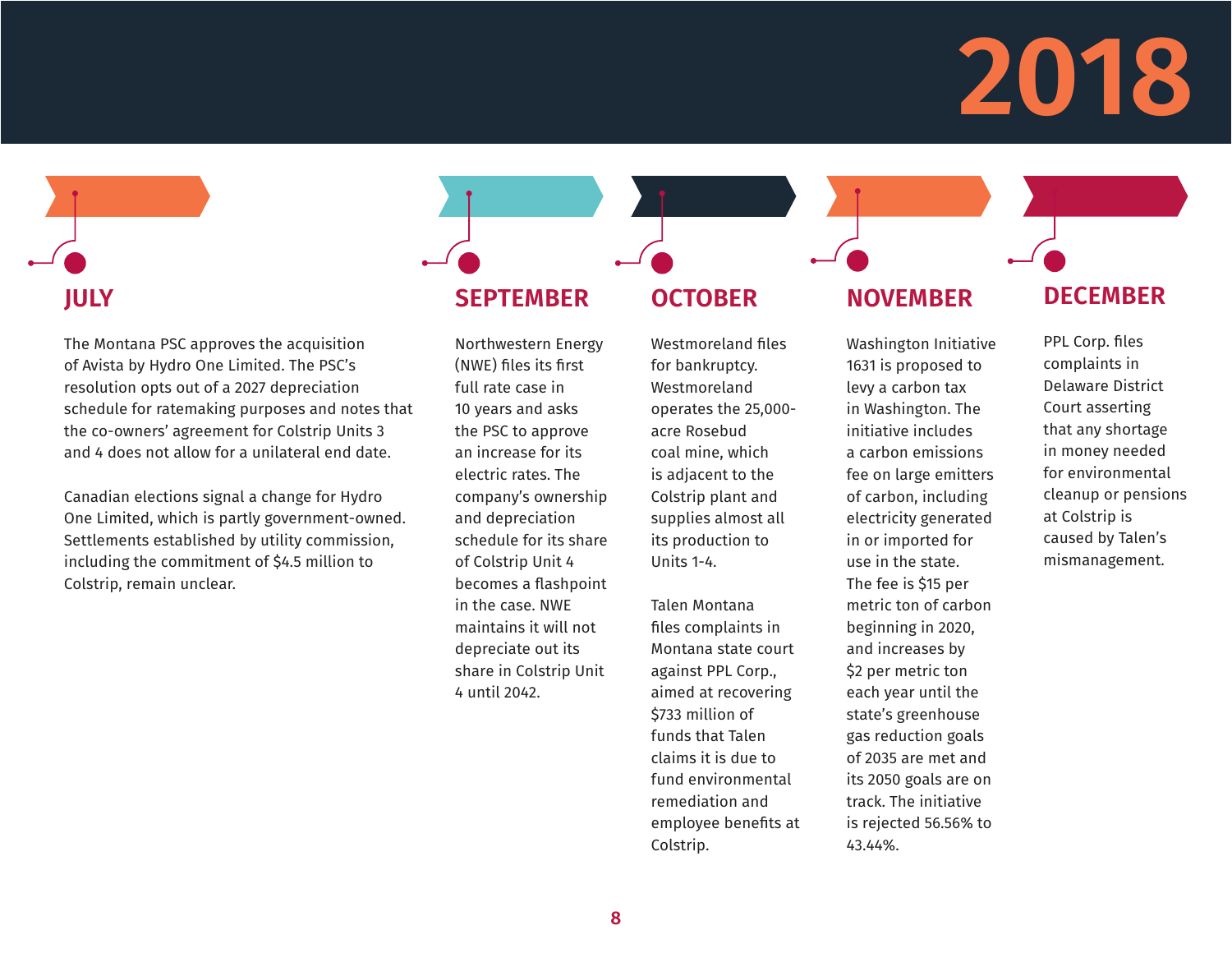# **JANUARY**

SB 5116 is introduced in the Washington Legislature. The bill establishes the Washington Clean Energy Transformation Act and addresses the elimination of coal-fired electricity and the transition of the state's electricity supply to 100% carbon neutral by 2030.

Numerous bills related to coal production and Colstrip are introduced during Montana's 2019 Legislative Session. The following bills are passed and approved:

- HB 467: Allows electric utilities to apply to the PSC for the issuance of bonds to lower costs when retiring or replacing electric infrastructure or facilities.
- HB 476: Revises Board of Investment loans for coal-fired generation and associated transmission.
- SB 264: Establishes contract requirements for work completed to implement remediation plans at coal-fired electric generation facilities.
- SB 191: Allows for establishment of a county coal mine trust reserve fund for counties.
- SB 201: Revises qualifications necessary to hold a mining permit. Revises requirements for coal mine permittees to provide certain financial assurances.

Westmoreland solicits offers for the purchase of its assets, but no qualified bids are received, other than a minimum bid from its creditors. Colstrip owners raise concerns about the future operation of Units 3 and 4, if a coal contract is not approved.



Westmoreland emerges from Chapter 11 bankruptcy and operates as a new, privately held company. The group, Westmoreland Mining LLC, agrees to continue Westmoreland's sale agreement with Colstrip through the end of the year but makes no promises of an extension.

Avista reaches an agreement with Idaho and Washington utility regulators setting a 2027 deadline for depreciating out its interest in Colstrip. Originally, the company planned to depreciate by 2034 and 2036.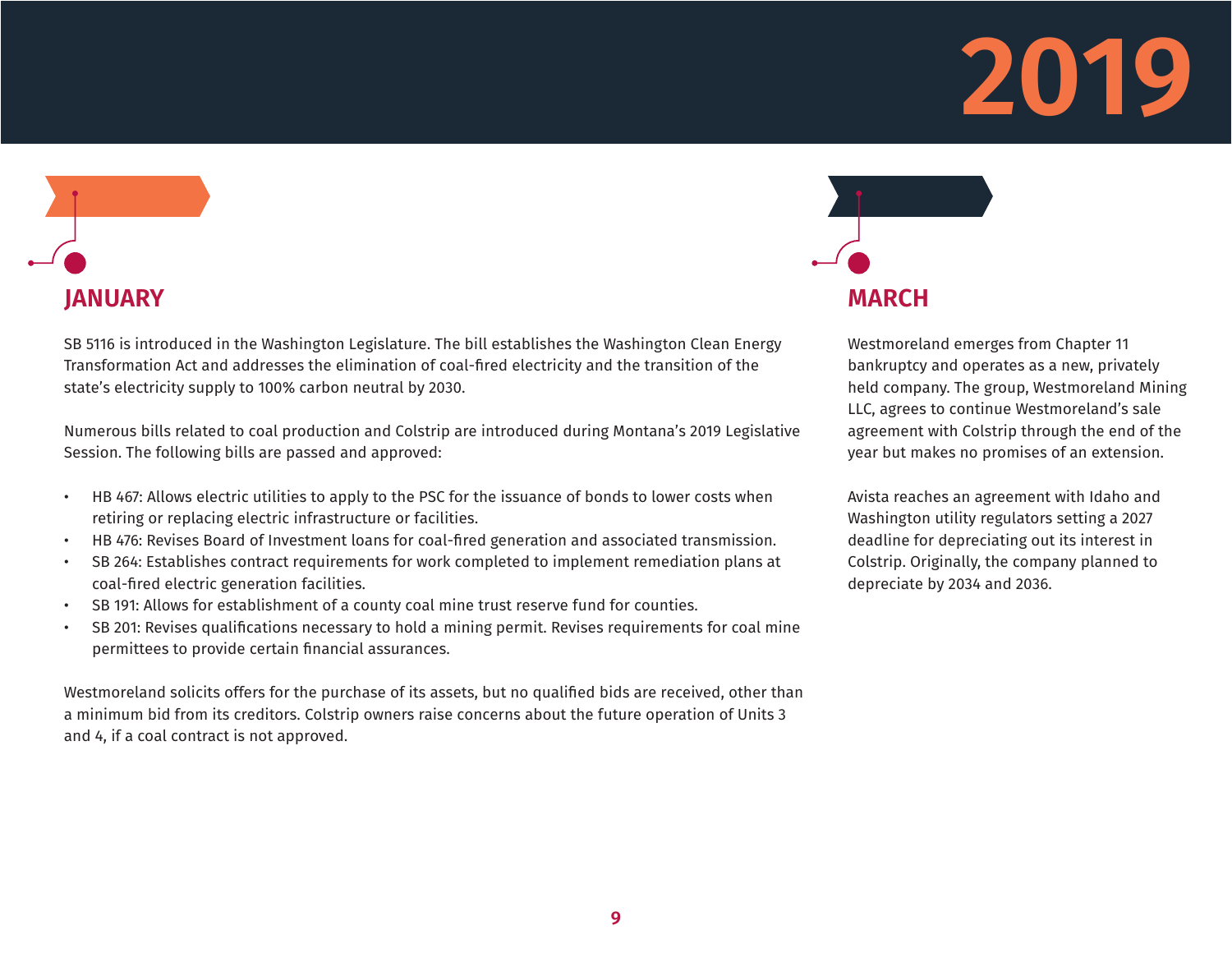# **MAY**

Washington Governor Jay Inslee signs a package of bills approved by the Legislature to eliminate fossil fuel-generated power from Washington's grid.

Washington's SB 5116 requires electric utilities in Washington to eliminate coal from their electricity supply by 2025 – this includes PSE and Avista. It requires the WUTC to accelerate depreciation schedules for coal plants to 2025. It allows the commission to accelerate the depreciation schedule for transmission lines "no longer used and useful" and connected to coal plants. The mandate means that PSE and Avista cannot serve customers in Washington using power from Colstrip after 2025.

# **JUNE**

Talen and PSE announce that Colstrip Units 1 and 2 will permanently close by January 2020. Dale Lebsack, Talen Montana's president, states "Fuel constitutes the bulk of our operating cost, and our repeated efforts to negotiate lower fuel prices with Westmoreland Rosebud Mining, the plant's sole and only historically permitted fuel supplier, have been rebuffed. Rather than working with us to keep Units 1 and 2 open, Westmoreland is proposing to increase the units' fuel cost going forward."

#### **OCTOBER**

PacifiCorp announces plans to transition away from fossil fuel based generation, including an announcement that it will be financially ready to exit from Colstrip by 2027.

#### **NOVEMBER**

Avista reaches an agreement with the WUTC to accelerate its depreciation schedule for Colstrip to 2025. Avista also commits to contributing \$3 million to a Colstrip Community Transition fund.

As the Montana PSC wraps up the NWE rate case, PSC staff recommend not opening a Colstrip investigation docket, not requiring community transition funds, and not requiring additional reporting requirements at this time.